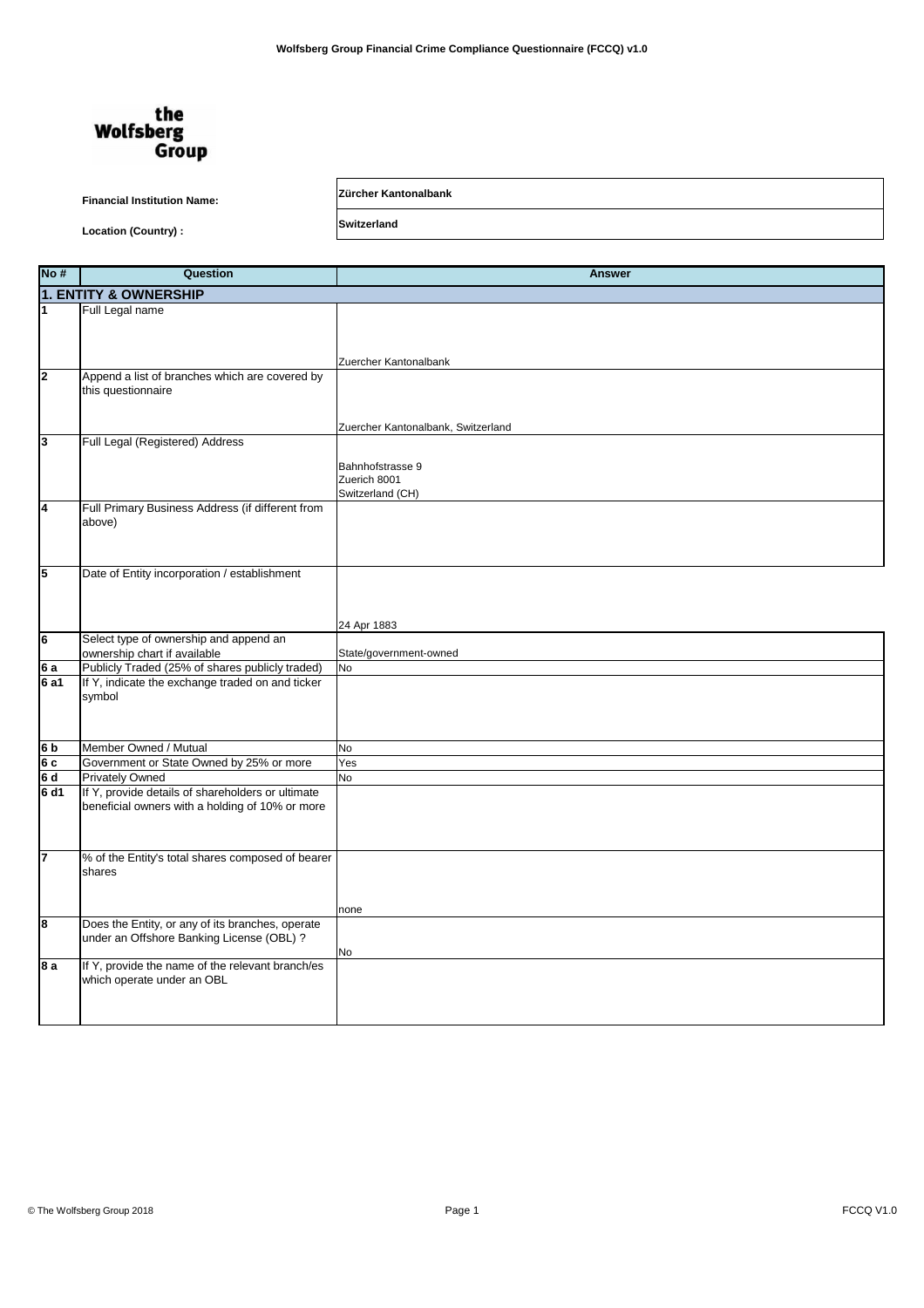|                | 2. AML, CTF & SANCTIONS PROGRAMME                   |                |
|----------------|-----------------------------------------------------|----------------|
| l9             | Does the Entity have a programme that sets          |                |
|                | minimum AML, CTF and Sanctions standards            |                |
|                | regarding the following components:                 |                |
| l9 a           | Appointed Officer with sufficient experience /      |                |
|                | expertise                                           | Yes            |
| l9 b           | Cash Reporting                                      | <b>No</b>      |
| l9 c           | <b>CDD</b>                                          | Yes            |
| 9 d            | <b>EDD</b>                                          | Yes            |
| 9е             | <b>Beneficial Ownership</b>                         | Yes            |
| 9f             | <b>Independent Testing</b>                          | Yes            |
| 9 g            | Periodic Review                                     | Yes            |
| 9 <sub>h</sub> | Policies and Procedures                             | Yes            |
| l9 i           | <b>Risk Assessment</b>                              | Yes            |
| 9 i            | Sanctions                                           | Yes            |
| l9 k           | <b>PEP Screening</b>                                | Yes            |
| <b>9</b> I     | <b>Adverse Information Screening</b>                | Yes            |
| l9 m           | <b>Suspicious Activity Reporting</b>                | Yes            |
| 9 n            | Training and Education                              | Yes            |
| l9 o           | <b>Transaction Monitoring</b>                       | Yes            |
| 10             | Is the Entity's AML, CTF & Sanctions policy         |                |
|                | approved at least annually by the Board or          |                |
|                | equivalent Senior Management Committee?             | Yes            |
| 11             | Does the Entity use third parties to carry out any  |                |
|                | components of its AML, CTF & Sanctions              |                |
|                | programme?                                          | No             |
| 11a            | If Y, provide further details                       |                |
|                |                                                     |                |
|                |                                                     |                |
|                |                                                     |                |
|                | 3. ANTI BRIBERY & CORRUPTION                        |                |
|                |                                                     |                |
| 12             | Has the Entity documented policies and              |                |
|                | procedures consistent with applicable ABC           |                |
|                | regulations and requirements to [reasonably]        |                |
|                | prevent, detect and report bribery and corruption?  |                |
| 13             | Does the Entity's internal audit function or other  | Yes            |
|                | independent third party cover ABC Policies and      |                |
|                | Procedures?                                         | Yes            |
| 14             | Does the Entity provide mandatory ABC training      |                |
|                | to:                                                 |                |
| 14 a           | Board and Senior Committee Management               | Yes            |
| 14 b           | 1st Line of Defence                                 | Yes            |
| 14 с           | 2nd Line of Defence                                 | Yes            |
| 14 d           | 3rd Line of Defence                                 | Yes            |
| 14 e           | 3rd parties to which specific compliance activities |                |
|                | subject to ABC risk have been outsourced            |                |
|                |                                                     | Not Applicable |
| 14 f           | Non-employed workers as appropriate                 |                |
|                | (contractors / consultants)                         | Yes            |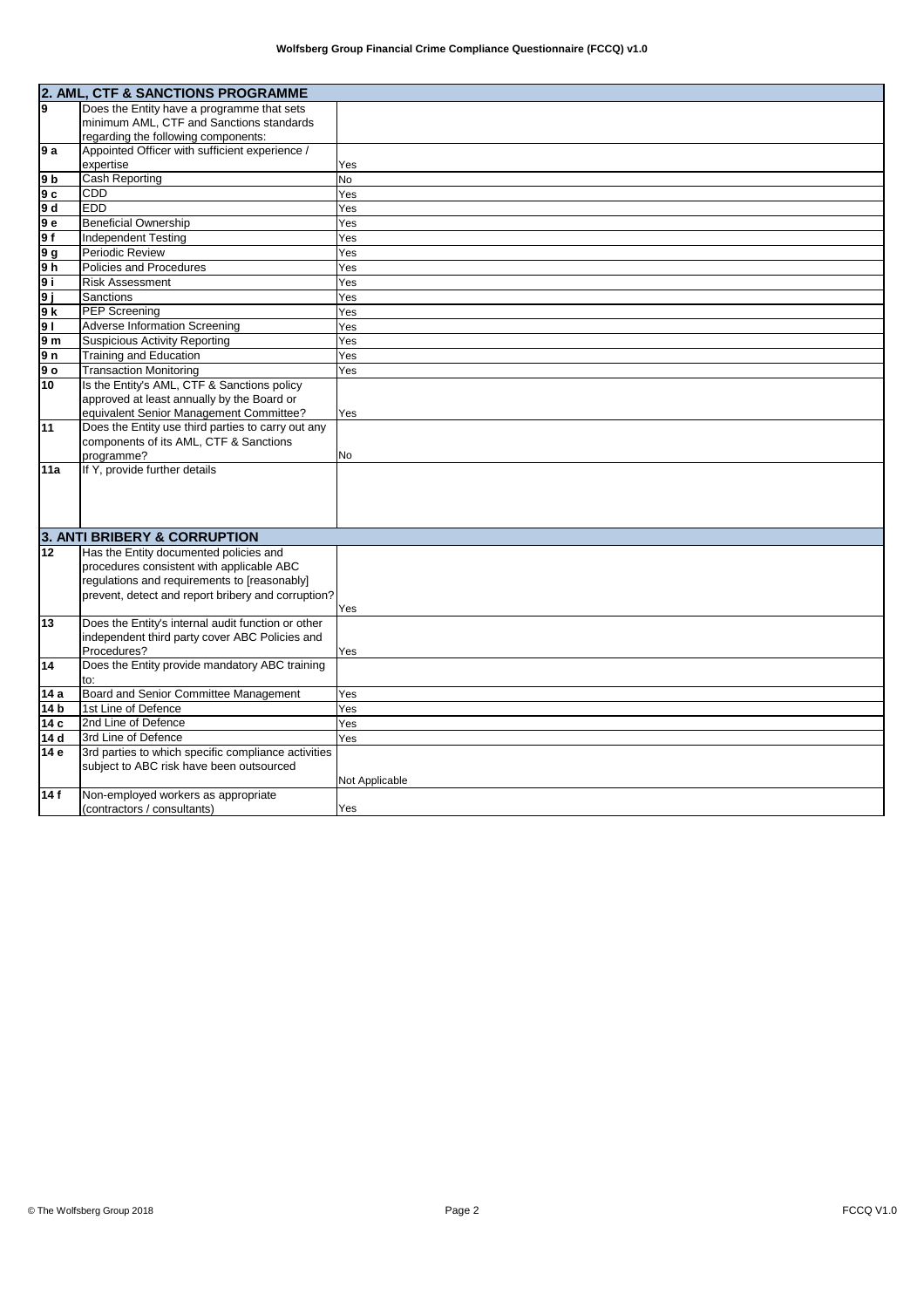|                 | <b>4. POLICIES &amp; PROCEDURES</b>                |                 |
|-----------------|----------------------------------------------------|-----------------|
| 15              | Has the Entity documented policies and             |                 |
|                 | procedures consistent with applicable AML, CTF     |                 |
|                 | & Sanctions regulations and requirements to        |                 |
|                 | reasonably prevent, detect and report:             |                 |
| 15a             | Money laundering                                   | Yes             |
| 15 <sub>b</sub> | <b>Terrorist financing</b>                         | Yes             |
| 15c             | Sanctions violations                               | Yes             |
| 16              | Does the Entity have policies and procedures       |                 |
|                 | that:                                              |                 |
| 16 a            | Prohibit the opening and keeping of anonymous      |                 |
|                 | and fictitious named accounts                      | Yes             |
| 16 b            | Prohibit the opening and keeping of accounts for   |                 |
|                 | unlicensed banks and / or NBFIs                    | Yes             |
| 16c             | Prohibit dealing with other entities that provide  |                 |
|                 | banking services to unlicensed banks               | Yes             |
| l16 d           | Prohibit accounts / relationships with shell banks |                 |
|                 |                                                    | Yes             |
| 16 e            | Prohibit dealing with another Entity that provides |                 |
|                 | services to shell banks                            |                 |
|                 |                                                    | Yes             |
| 16 f            | Prohibit opening and keeping of accounts for       |                 |
|                 | Section 311 designated entities                    | Yes             |
| 16 <sub>g</sub> | Prohibit opening and keeping of accounts for any   |                 |
|                 | of unlicensed / unregulated remittance agents,     |                 |
|                 | exchanges houses, casa de cambio, bureaux de       |                 |
|                 | change or money transfer agents                    | Yes             |
| 16h             | Assess the risks of relationships with PEPs,       |                 |
|                 | including their family and close associates        |                 |
|                 | Define escalation processes for financial crime    | Yes             |
| 16 i            | risk issues                                        |                 |
|                 |                                                    | Yes             |
| 16 i            | Specify how potentially suspicious activity        |                 |
|                 | identified by employees is to be escalated and     |                 |
|                 | investigated                                       | Yes             |
| 16 k            | Outline the processes regarding screening for      |                 |
|                 | sanctions, PEPs and negative media                 | Yes             |
| 17              | Has the Entity defined a risk tolerance statement  |                 |
|                 | or similar document which defines a risk           |                 |
|                 | boundary around their business?                    |                 |
|                 |                                                    | Yes             |
| 18              | Does the Entity have a record retention            |                 |
|                 | procedures that comply with applicable laws?       | Yes             |
| 18 a            | If Y, what is the retention period?                | 5 years or more |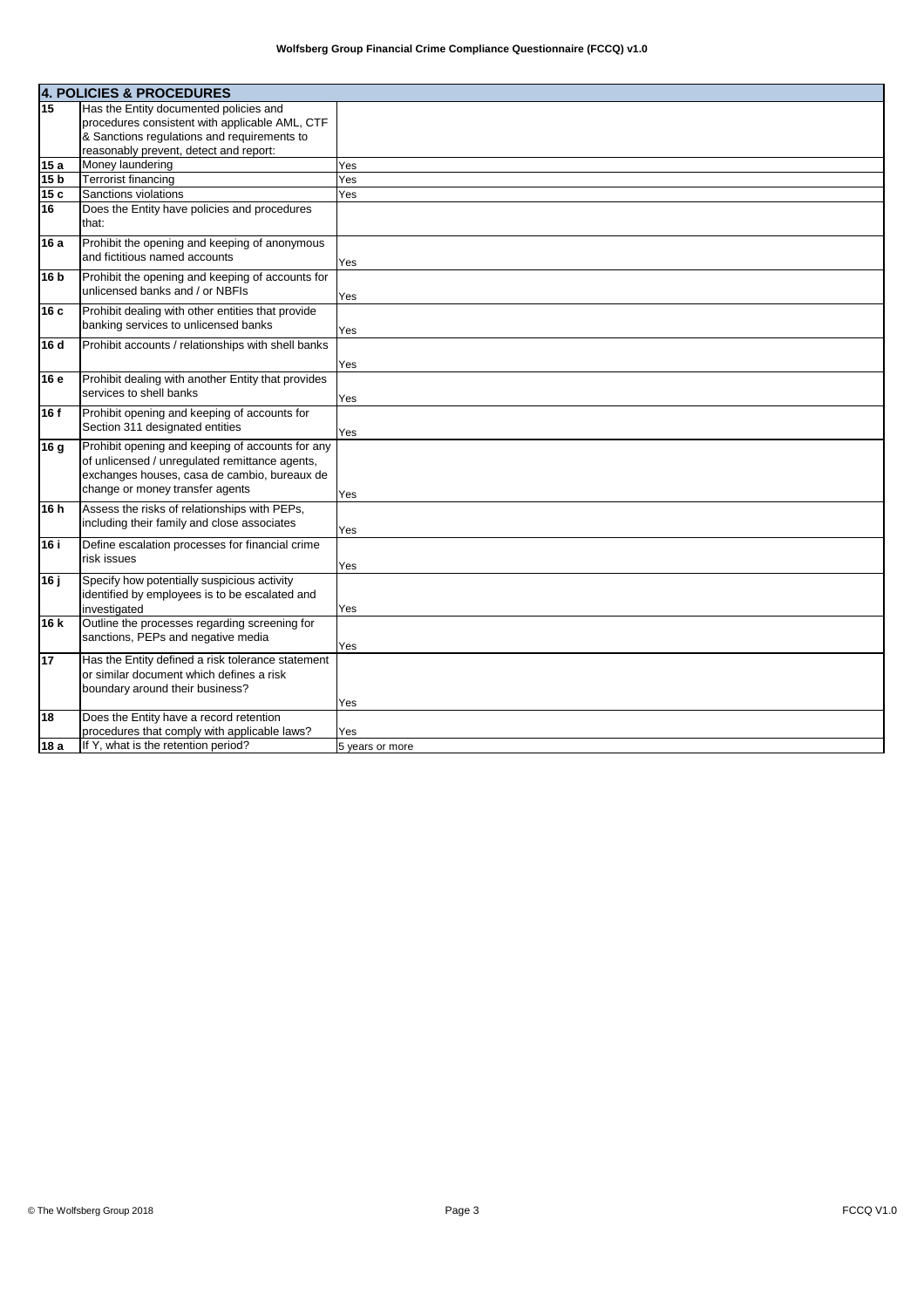|                    | 5. KYC, CDD and EDD<br>19 Does the Entity veri<br>Does the Entity verify the identity of the             |                              |
|--------------------|----------------------------------------------------------------------------------------------------------|------------------------------|
|                    | customer?                                                                                                |                              |
|                    |                                                                                                          | Yes                          |
| 20                 | Do the Entity's policies and procedures set out                                                          |                              |
|                    | when CDD must be completed, e.g. at the time of                                                          |                              |
|                    | onboarding or within 30 days                                                                             | Yes                          |
| $\overline{21}$    | Which of the following does the Entity gather and                                                        |                              |
|                    | retain when conducting CDD? Select all that                                                              |                              |
| 21a                | apply:<br>Ownership structure                                                                            |                              |
|                    |                                                                                                          | Yes                          |
| 21 <sub>b</sub>    | Customer identification                                                                                  | Yes                          |
| 21c                | <b>Expected activity</b>                                                                                 | Yes                          |
| 21 <sub>d</sub>    | Nature of business / employment                                                                          | Yes                          |
| 21 e               | Product usage                                                                                            | Yes                          |
| 21f                | Purpose and nature of relationship                                                                       |                              |
| 21 <sub>g</sub>    | Source of funds                                                                                          | Yes                          |
|                    |                                                                                                          | Yes                          |
| 21h                | Source of wealth                                                                                         | Yes                          |
| 22                 | Are each of the following identified:                                                                    |                              |
| 22a                | Ultimate beneficial ownership                                                                            | Yes                          |
| $\overline{22}$ a1 | Are ultimate beneficial owners verified?                                                                 | Yes                          |
| 22 <sub>b</sub>    | Authorised signatories (where applicable)                                                                | Yes                          |
| 22c                | Key controllers                                                                                          | Yes                          |
| 22 d               | Other relevant parties                                                                                   |                              |
|                    |                                                                                                          |                              |
|                    |                                                                                                          |                              |
|                    |                                                                                                          | No                           |
| 23                 | Does the due diligence process result in                                                                 |                              |
|                    | customers receiving a risk classification?                                                               |                              |
| 24                 | Does the Entity have a risk based approach to                                                            | Yes                          |
|                    | screening customers and connected parties to                                                             |                              |
|                    | determine whether they are PEPs, or controlled                                                           |                              |
|                    | by PEPs?                                                                                                 |                              |
|                    |                                                                                                          | Yes                          |
| 25                 | Does the Entity have policies, procedures and                                                            |                              |
|                    | processes to review and escalate potential                                                               |                              |
|                    | matches from screening customers and                                                                     |                              |
|                    | connected parties to determine whether they are<br>PEPs, or controlled by PEPs?                          |                              |
|                    |                                                                                                          | Yes                          |
| 26                 | Does the Entity have a process to review and                                                             |                              |
|                    | update customer information based on:                                                                    |                              |
|                    | <b>KYC</b> renewal                                                                                       |                              |
| $\overline{2}6a$   |                                                                                                          | Yes                          |
| 26 <sub>b</sub>    | Trigger event                                                                                            | Yes                          |
| 27                 | From the list below, which categories of                                                                 |                              |
|                    | customers or industries are subject to EDD and /<br>or are restricted, or prohibited by the Entity's FCC |                              |
|                    | programme?                                                                                               |                              |
| 27a                | Non-account customers                                                                                    | Prohibited                   |
| $\overline{27}$ b  | Offshore customers                                                                                       |                              |
|                    |                                                                                                          |                              |
|                    |                                                                                                          |                              |
|                    |                                                                                                          | EDD on a risk based approach |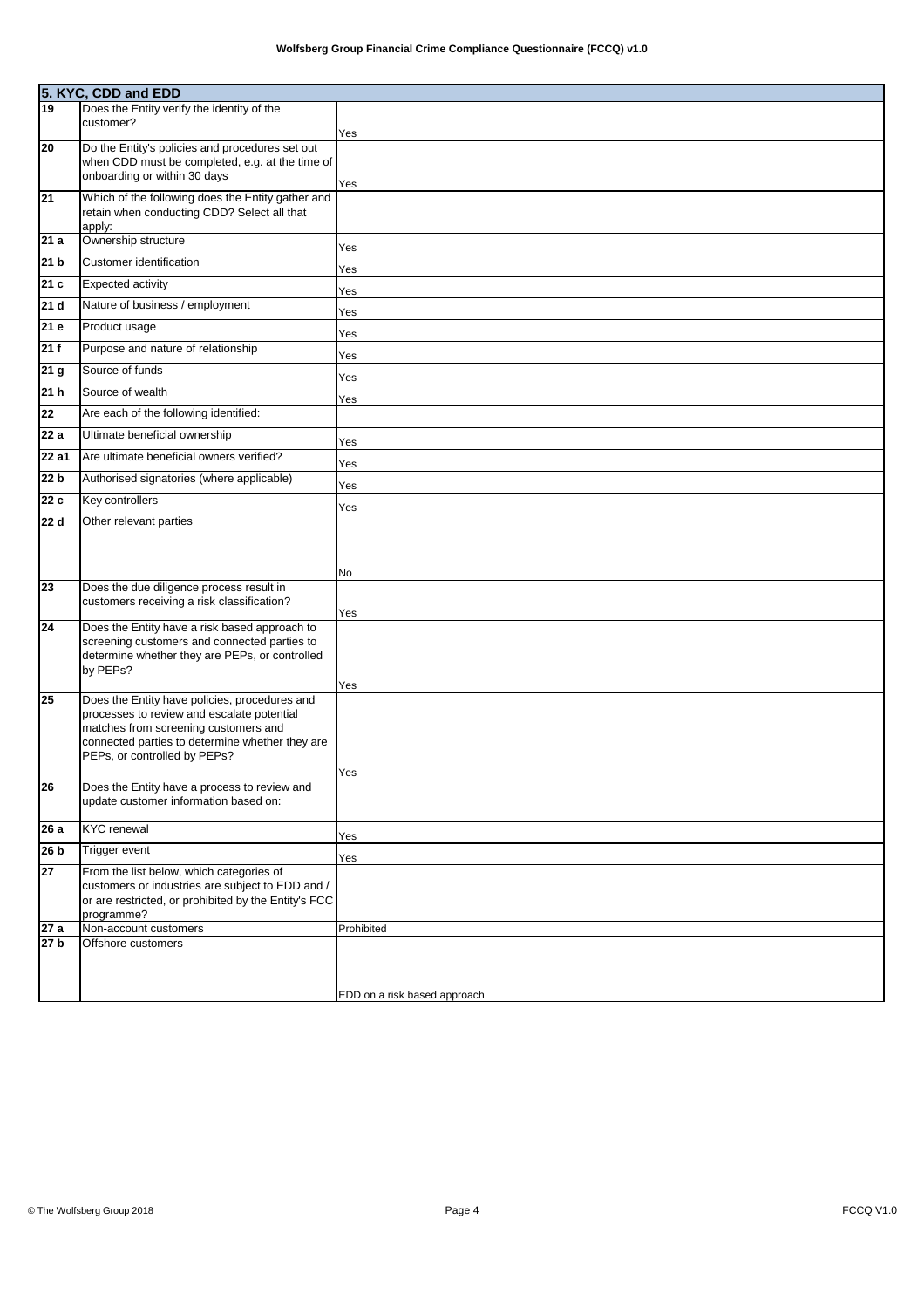| 27 c              | <b>Shell banks</b>                                                                                                                                   | Prohibited                                |
|-------------------|------------------------------------------------------------------------------------------------------------------------------------------------------|-------------------------------------------|
| 27 d              | MVTS/ MSB customers                                                                                                                                  | Prohibited                                |
| 27 e              | <b>PEPs</b>                                                                                                                                          | EDD on a risk based approach              |
| 27 f              | <b>PEP Related</b>                                                                                                                                   | EDD on a risk based approach              |
| 27 g              | <b>PEP Close Associate</b>                                                                                                                           | EDD on a risk based approach              |
| 27 h              | <b>Correspondent Banks</b>                                                                                                                           | EDD on a risk based approach              |
| 27 h1             | If EDD or EDD & Restricted, does the EDD<br>assessment contain the elements as set out in<br>the Wolfsberg Correspondent Banking Principles<br>2014? | Yes                                       |
| 27 i              | Arms, defense, military                                                                                                                              | EDD & Restricted on a risk based approach |
| $\overline{27}$ j | Atomic power                                                                                                                                         | EDD & Restricted on a risk based approach |
| 27 k              | <b>Extractive industries</b>                                                                                                                         | EDD on a risk based approach              |
| 27 I              | Precious metals and stones                                                                                                                           | EDD on a risk based approach              |
| 27 m              | Unregulated charities                                                                                                                                | Prohibited                                |
| 27 n              | Regulated charities                                                                                                                                  | EDD on a risk based approach              |
| 27 o              | Red light business / Adult entertainment                                                                                                             | Prohibited                                |
| 27 p              | Non-Government Organisations                                                                                                                         | EDD on a risk based approach              |
| $\overline{27}$ q | Virtual currencies                                                                                                                                   | Prohibited                                |
| 27 r              | Marijuana                                                                                                                                            | Prohibited                                |
| 27 s              | Embassies / Consulates                                                                                                                               | EDD on a risk based approach              |
| 27 t              | Gambling                                                                                                                                             | Prohibited                                |
| 27 u              | <b>Payment Service Provider</b>                                                                                                                      | Prohibited                                |
| 27 <sub>v</sub>   | Other (specify)                                                                                                                                      |                                           |
| 28                | If restricted, provide details of the restriction                                                                                                    |                                           |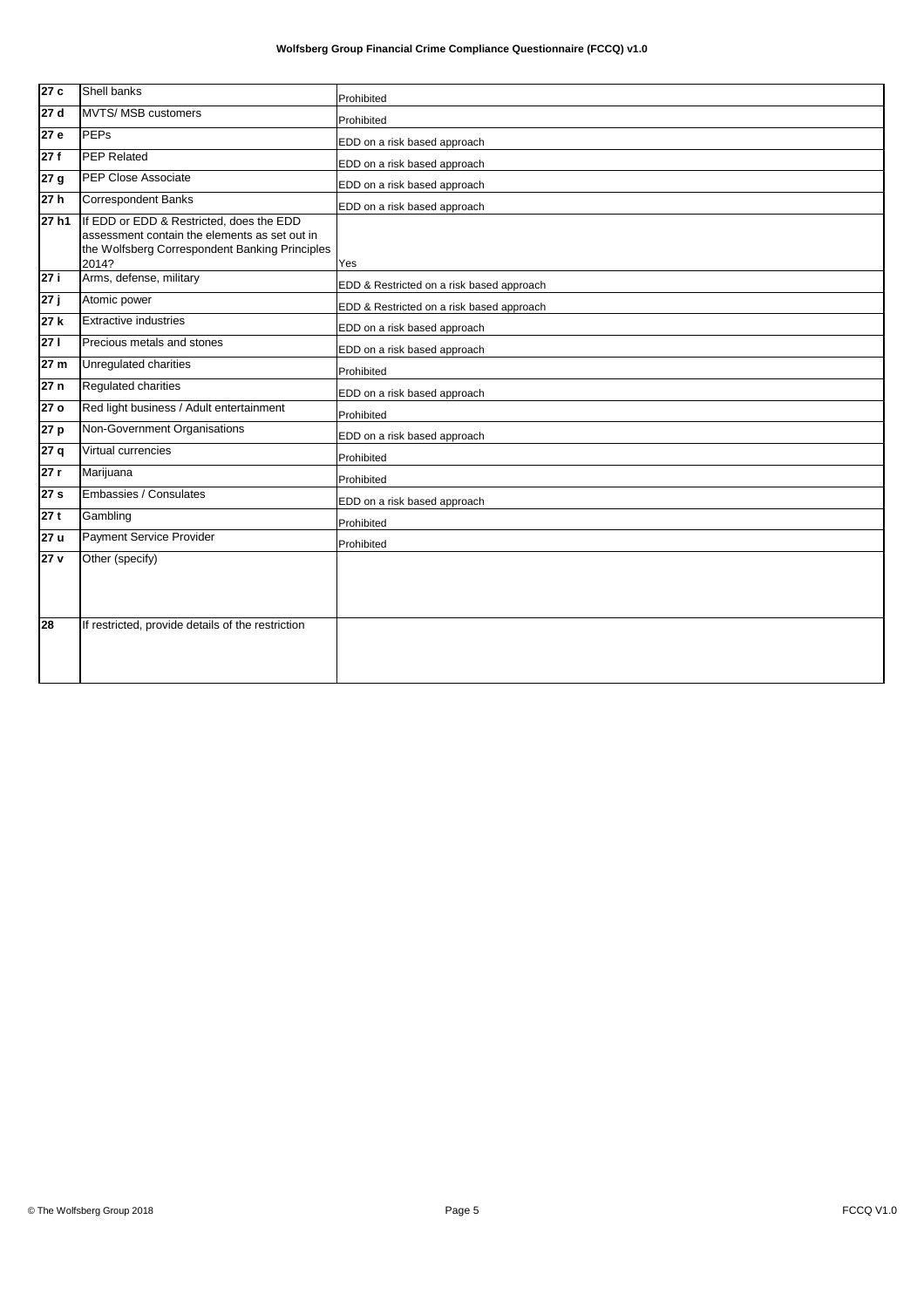|                 | <b>6. MONITORING &amp; REPORTING</b>                                                                                                                               |                             |
|-----------------|--------------------------------------------------------------------------------------------------------------------------------------------------------------------|-----------------------------|
| 29              | Does the Entity have risk based policies,<br>procedures and monitoring processes for the<br>identification and reporting of suspicious activity?                   |                             |
|                 |                                                                                                                                                                    | Yes                         |
| 30              | What is the method used by the Entity to monitor<br>transactions for suspicious activities?                                                                        |                             |
| 30a             | Automated                                                                                                                                                          | Yes                         |
| 30 b            | Manual                                                                                                                                                             |                             |
| 30c             | Combination of automated and manual                                                                                                                                |                             |
| 31              | Does the Entity have regulatory requirements to<br>report currency transactions?                                                                                   | No                          |
| 31a             | If Y, does the Entity have policies, procedures<br>and processes to comply with currency reporting<br>requirements?                                                |                             |
| 32              | Does the Entity have policies, procedures and<br>processes to review and escalate matters arising<br>from the monitoring of customer transactions and<br>activity? | Yes                         |
|                 | 7. PAYMENT TRANSPARENCY                                                                                                                                            |                             |
| 33              | Does the Entity adhere to the Wolfsberg Group<br>Payment Transparency Standards?                                                                                   | Yes                         |
| 34              | Does the Entity have policies, procedures and<br>processes to [reasonably] comply with and have<br>controls in place to ensure compliance with:                    |                             |
| 34 a            | <b>FATF Recommendation 16</b>                                                                                                                                      | Yes                         |
| 34 <sub>b</sub> | <b>Local Regulations</b>                                                                                                                                           | Yes                         |
| 34 b1           | Specify the regulation                                                                                                                                             | AML Act AML Ordinance FINMA |
| 34c             | If N, explain                                                                                                                                                      |                             |